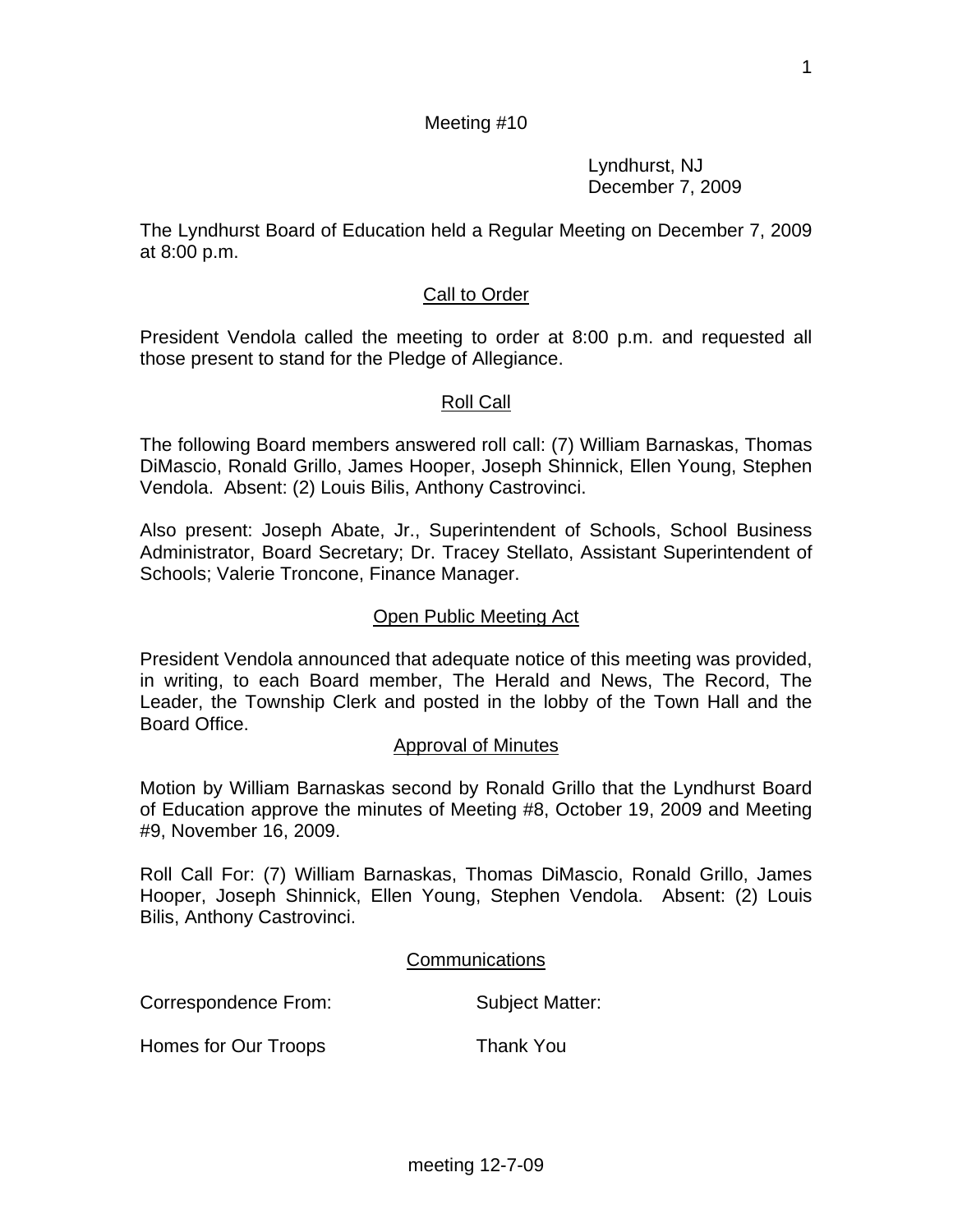## Finance and Negotiations Committee

Any Board member who takes exception to any of the following listed actions under the category of Finance and Negotiations may so indicate now and a separate motion for each of the excepted actions will be entertained.

Motion made by James Hooper second by Thomas DiMascio that the following Finance and Negotiations actions of the Board numbered 1-9, 12-14 exception actions 10,11 and 15 be adopted.

Roll Call For: (7) William Barnaskas, Thomas DiMascio, Ronald Grillo, James Hooper, Joseph Shinnick, Ellen Young, Stephen Vendola. Absent: (2) Louis Bilis, Anthony Castrovinci.

- 1. BE IT RESOLVED, by the Lyndhurst Board of Education that it has received and accepts the financial reports of the Secretary and Treasurer of School Monies for the month ended November 30, 2009 and certifies that the reports indicate that no major account or fund is overexpended in violation of NJAC 6A:23-2.11(a) and that sufficient funds are available to meet the district's financial obligations for the remainder of the school year. A copy of the certification shall be included in the minutes.
- 2. BE IT RESOLVED, that the payroll for the month ended November 30, 2009 be and the same is hereby approved and ordered paid:

Payroll \$1,808,761.72

3. BE IT RESOLVED, that the attached list of supplies received and services rendered to the Board of Education of the Township of Lyndhurst, County of Bergen, for the month ended December 7, 2009 be and the same are hereby approved and ordered paid:

| Charter School (Fund 10)<br><b>Current Expense (Fund 11)</b><br>Capital Outlay (Fund 12)<br>Special Revenue (Fund 20) | 1,525.00<br>\$466,758.15<br>\$40,615.00<br>\$140,165.43 |
|-----------------------------------------------------------------------------------------------------------------------|---------------------------------------------------------|
| Total                                                                                                                 | \$649,063.58                                            |
| <b>General Ledger</b>                                                                                                 | \$70,172.36                                             |

4. BE IT RESOLVED, that the ACCP/BCCP supplies received and services rendered to the Board of Education of the Township of Lyndhurst, County of Bergen, for the month of November 2009, be and the same are hereby approved and ordered paid: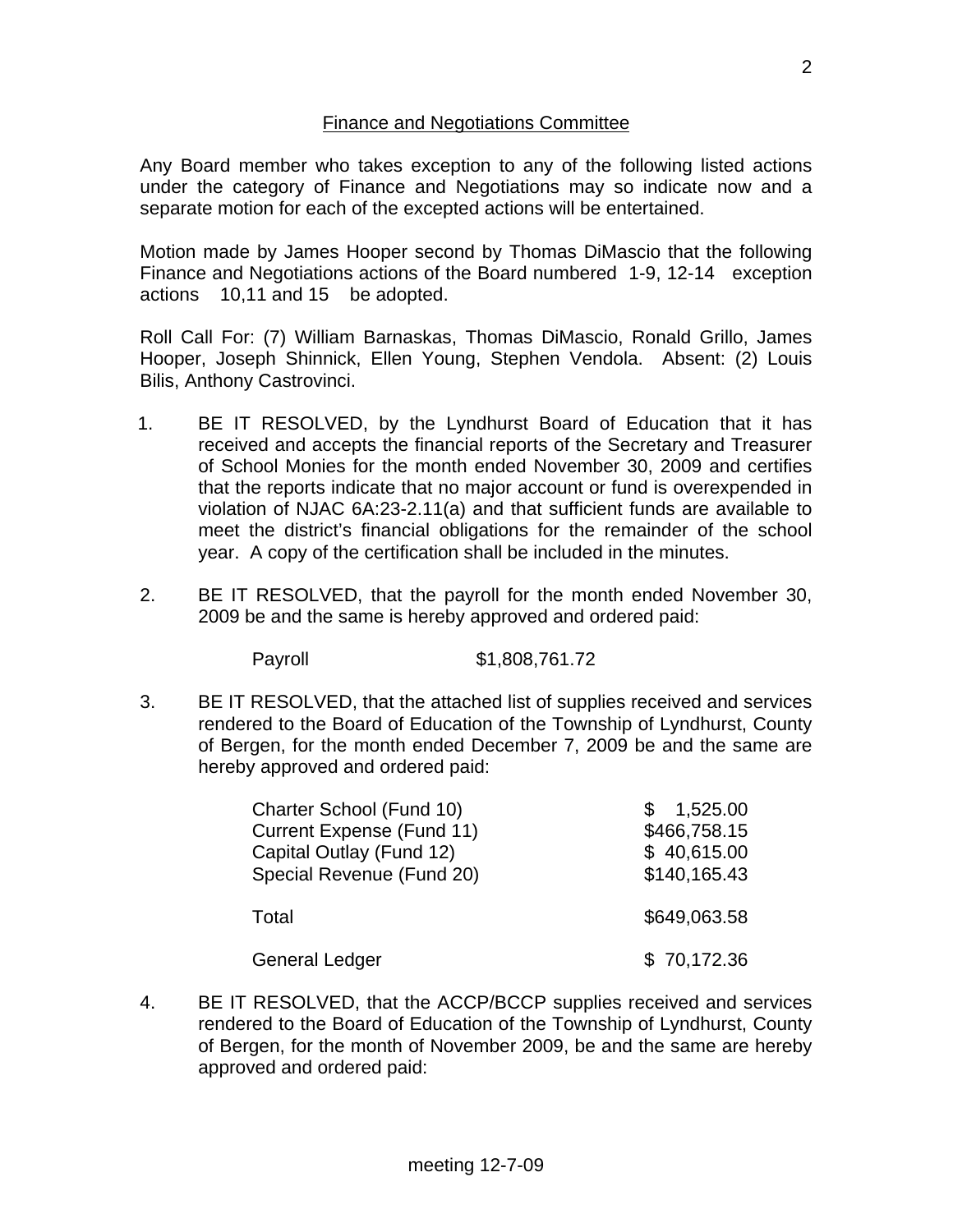| Payroll/Payroll Taxes   | \$7,687.56 |
|-------------------------|------------|
| Supplies/Telephone/Misc | \$360.50   |
| <b>Tuition Refunds</b>  | $-0-$      |
| Total                   | \$8,048.06 |

5. BE IT RESOLVED, that cafeteria services rendered to the Board of Education of the Township of Lyndhurst, County of Bergen, for the month of November 2009, be and the same are hereby approved and ordered paid:

| Payroll/Payroll Taxes | \$25,055.68 |
|-----------------------|-------------|
| <b>Services</b>       | \$38,452.23 |

- 6. BE IT RESOLVED, that the Lyndhurst Board of Education approve the attached transfers for the month of November 2009.
- 7. BE IT RESOLVED, that the Lyndhurst Board of Education authorize a contract with Horizon Blue Cross/Blue Shield of New Jersey for a period from December 1, 2009 to November 30, 2010 at the following PPO and POS health benefit premium rates:

|              | PPO        | POS        |
|--------------|------------|------------|
| Single       | \$563.22   | \$553.96   |
| Couple       | \$1,239.24 | \$1,218.89 |
| Parent/Child | \$816.82   | \$803.20   |
| Family       | \$1,447.42 | \$1,424.15 |

- 8. BE IT RESOLVED, that the Lyndhurst Board of Education approve a memorandum of agreement effective July 1, 2009 to June 30, 2012 with the Association of Lyndhurst Administrators (ALA). Copy on file in the Business Office.
- 9. BE IT RESOLVED, that the Lyndhurst Board of Education approve a memorandum of agreement effective July 1, 2009 to June 30, 2012 with the Lyndhurst Education Association (LEA). Copy on file in the Business Office.

- - - SEPARATE VOTE - - - - - - - - - - - - - - - - - - - - - - - - - - - - - - - - - - - - - - - - - -

Motion by James Hooper second by Ronald Grillo

10. BE IT RESOLVED, that the Lyndhurst Board of Education approve a memorandum of agreement effective July 1, 2009 to June 30, 2012 with all confidential secretaries. Copy on file in the Business Office.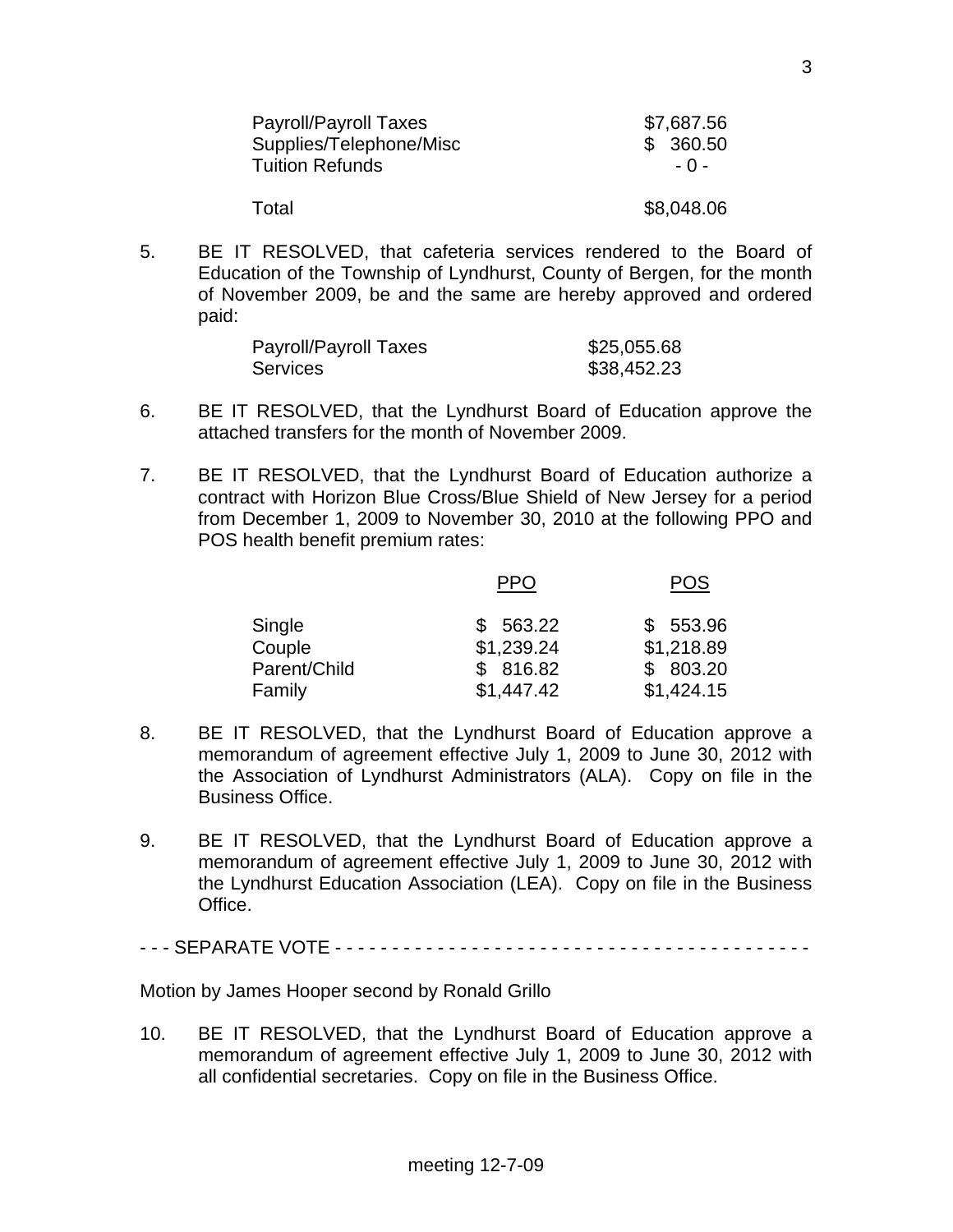11. BE IT RESOLVED, that the Lyndhurst Board of Education approve a contract for the 2009-2010 school year, effective July 1, 2009, for Dr. Tracey Stellato, Assistant Superintendent of Schools, at \$139,000.00.

Roll Call For: (7) William Barnaskas, Thomas DiMascio, Ronald Grillo, James Hooper, Joseph Shinnick, Ellen Young, Stephen Vendola. Absent: (2) Louis Bilis, Anthony Castrovinci.

- - - SEPARATE VOTE - - - - - - - - - - - - - - - - - - - - - - - - - - - - - - - - - - - - - - - - - -

12. BE IT RESOLVED, that the Lyndhurst Board of Education agrees to participate in the Alliance for Competitive Telecommunications with the Monmouth-Ocean Education Services commission and the New Jersey Association of School Business Officials (NJASBO) for the period of July 1, 2010 to June 30, 2012. The Monmouth-Ocean Education Services Commission shall be the lead Local Educational Agency (LEA) for this program. all New Jersey School districts are invited to participate in the Alliance for Competitive Telecommunications, which is intended to fulfill the districts obligation under 18A:55-3.

 The Lyndhurst Board of Education shall provide the Commission with accurate data, i.e. telephone line numbers for each number included in the bid and any other appropriate information necessary for the development of bid specifications.

 The Lyndhurst Board of Education shall not solicit bids or enter into a contract that would jeopardize the award of a contract for cooperative telecommunication services by the Commission. The Lyndhurst Board of Education shall abide by the award of contract made by the Commission. The Lyndhurst Board of Education shall not withdraw from this agreement prior to June 30, 2012.

 The Lyndhurst Board of Education understands that the services to be provided under this cooperative purchasing agreement will include dial tone/local calls (where available), regional toll calls, long distance toll calls and voice over internet protocol (VOIP) when such option is chosen by the participating district.

 All fees for the work of the Commission and the expenses of NJASBO will be incorporated into the price for services as provided by the successful vendor(s).

13. BE IT RESOLVED, that the Lyndhurst Board of Education contract with Wilsim Construction, 1623 Kenneth Avenue South, Union, NJ, effective January 1, 2010 to December 31, 2010, for time and material cost for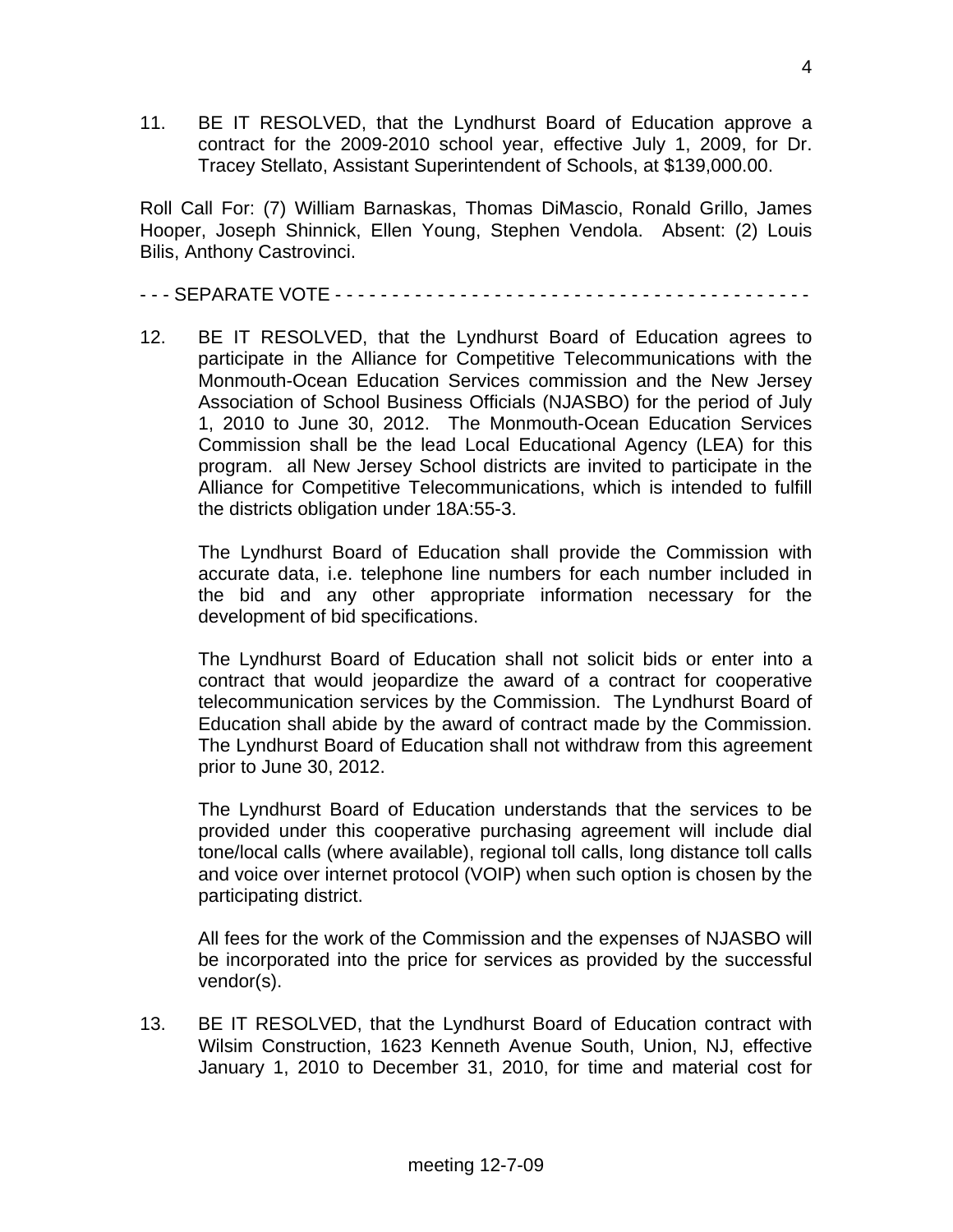maintenance service and repair for heating, ventilation and air conditioning at:

| Hourly cost for mechanic        | \$35.90  |
|---------------------------------|----------|
| Hourly cost for mechanic helper | \$25.00  |
| Mark-up                         | \$300.00 |

Subject to the Board attorney confirming the case law.

| <b>Other Bidders:</b>                                 | Mechanic | Helper  | Mark-up |
|-------------------------------------------------------|----------|---------|---------|
| BI Group, Paterson                                    | \$62.00  | \$37.00 | 10%     |
| Prof. Climate Control, S. Orange                      | \$67.50  | \$42.00 | 10%     |
| Envirocon, Hackettstown                               | \$70.00  | \$50.00 | 15%     |
| <b>Environmental Climate Control,</b><br>Wallington   | \$79.25  | \$69.25 | 15%     |
| Core Mechanical, Inc., Pennsauken                     | \$82.00  | \$72.00 | 15%     |
| KCG, Towaco                                           | \$85.00  | \$30.00 | 10%     |
| Able, Belford                                         | \$85.00  | \$65.00 | 10%     |
| <b>Automated Building Controls,</b><br><b>Neptune</b> | \$86.00  | \$69.00 | 20%     |
| <b>Airhandlers Mechanical Sycs</b><br>Haddon Hgts.    | \$91.00  | \$78.00 | 30%     |
| <b>Binsky Service, Piscataway</b>                     | \$92.00  | \$81.50 | 10%     |
| <b>Service Star Cooling Service</b><br>Fairfield      | \$110.00 | \$75.00 | 28%     |

14. BE IT RESOLVED, that the Lyndhurst Board of Education approve the attached Corrective Action Plan #1 of the School Food Services and #2 of the Miscellaneous (BCCP/ACCP Program).

- - - SEPARATE VOTE - - - - - - - - - - - - - - - - - - - - - - - - - - - - - - - - - - - - - - - - - -

Motion by James Hooper second by Ronald Grillo

15. BE IT RESOLVED, that the Lyndhurst Board of Education approve a memorandum of agreement, effective July 1, 2009 to June 20, 2012, with the Lyndhurst Supervisors Association.

Roll Call For: (7) William Barnaskas, Thomas DiMascio, Ronald Grillo, James Hooper, Joseph Shinnick, Ellen Young, Stephen Vendola. Absent: (2) Louis Bilis, Anthony Castrovinci.

- - - SEPARATE VOTE - - - - - - - - - - - - - - - - - - - - - - - - - - - - - - - - - - - - - - - - - -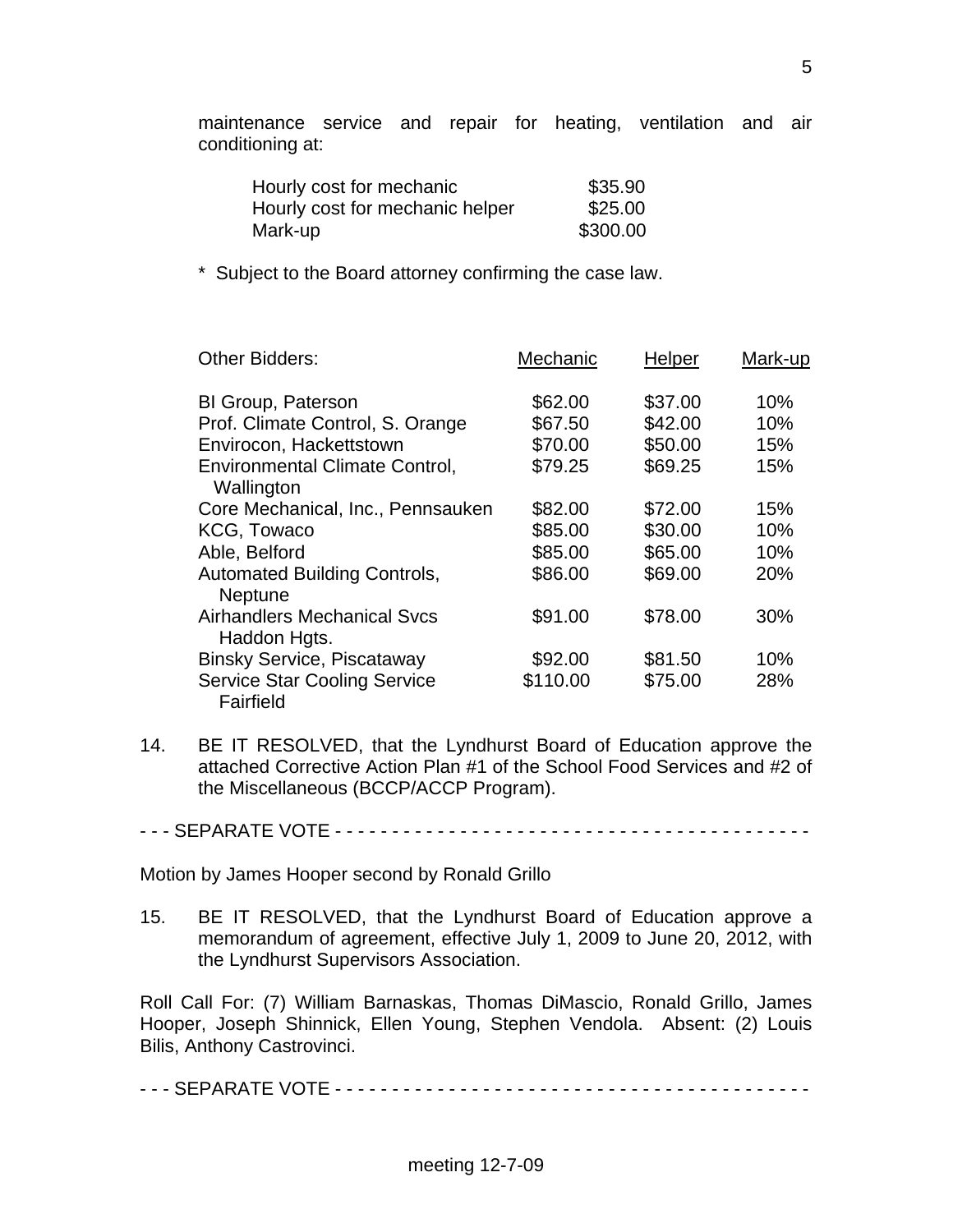## Education and Curriculum Committee

Any Board member who takes exception to any of the following listed actions under the category of Education and Curriculum may so indicate now and a separate motion for each of the excepted actions will be entertained.

Motion made by Ellen Young second by William Barnaskas that the following Education and Curriculum actions of the Board numbered 1 through 2 exception actions be adopted.

Roll Call For: (7) William Barnaskas, Thomas DiMascio, Ronald Grillo, James Hooper, Joseph Shinnick, Ellen Young, Stephen Vendola. Absent: (2) Louis Bilis, Anthony Castrovinci

- 1. BE IT RESOLVED, that the Lyndhurst Board of Education approve the Uniform State Memorandum of Agreement between the Lyndhurst Board of Education and the Lyndhurst Police Department for the 2009-2010 school year. A copy is on file in the Board Office.
- 2. BE IT RESOLVED, that the Lyndhurst Board of Education approve the attached list of pre-approved school field trips.

## Rules and Regulations Committee

Any Board member who takes exception to any of the following listed actions under the category of Rules and Regulations may so indicate now and a separate motion for each of the excepted actions will be entertained.

Motion made by Thomas DiMascio second by Ronald Grillo that the following actions of the Board numbered 1 through 4 exception actions be adopted.

Roll Call For: (7) William Barnaskas, Thomas DiMascio, Ronald Grillo, James Hooper, Joseph Shinnick, Ellen Young, Stephen Vendola. Absent: (2) Louis Bilis, Anthony Castrovinci.

1. BE IT RESOLVED, that the Lyndhurst Board of Education approve the attached revised policies:

| Policy 3541.32<br>$(2^{nd}$ reading) | <b>District-Owned Vehicles</b>       |  |
|--------------------------------------|--------------------------------------|--|
| Policy 9021                          | Public Records; Right of Inspection; |  |
| $(2^{nd}$ reading)                   | Copies; Fees                         |  |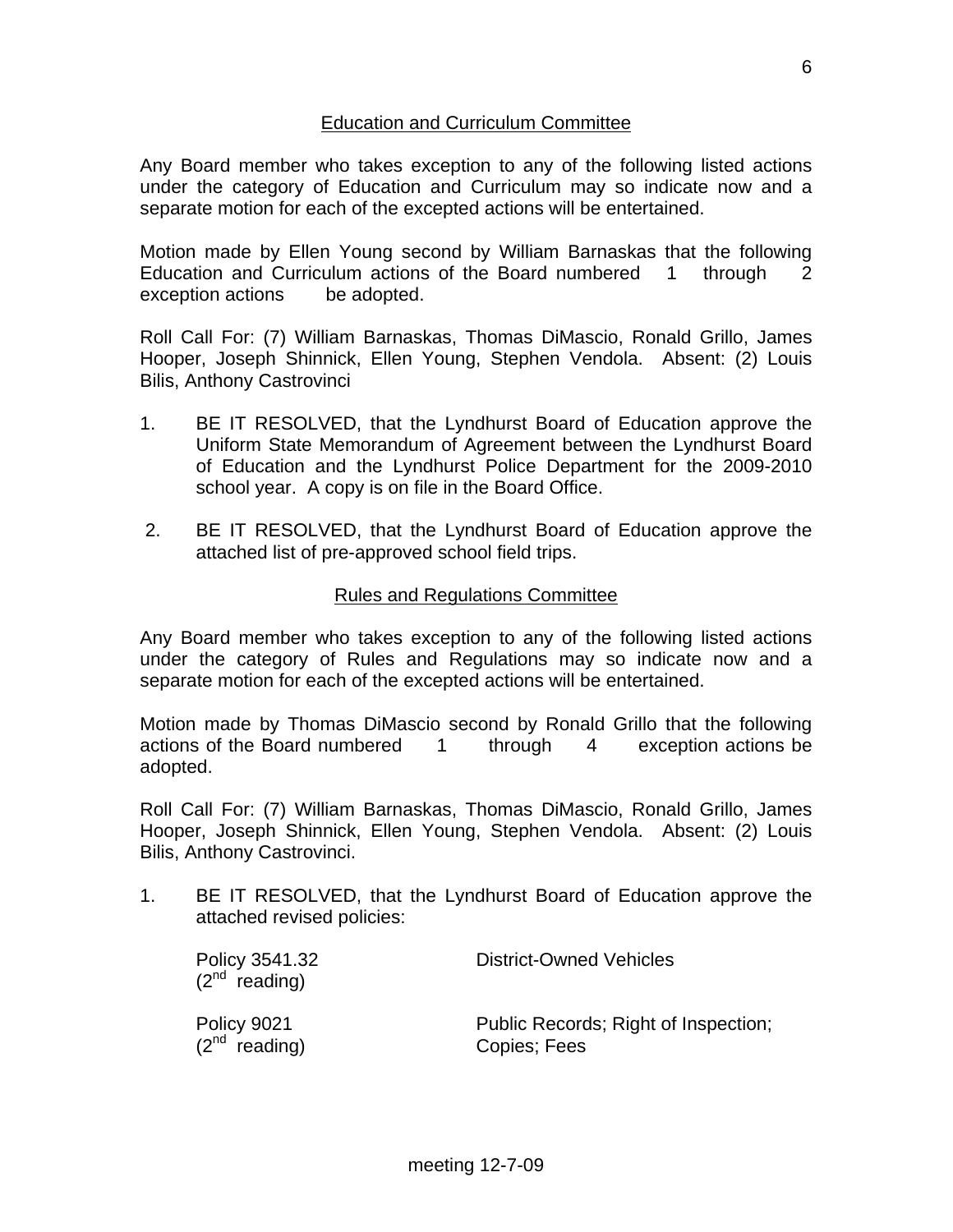| Policy 6153<br>(1 <sup>st</sup> reading)     | <b>Field Trips</b> |
|----------------------------------------------|--------------------|
| Regulation 6153<br>(1 <sup>st</sup> reading) | Room Checks        |

2. BE IT RESOLVED, that the Lyndhurst Board of Education approve the following use of school facilities:

| Organization                                 | Place                           | Time, Date, Purpose                                                                |
|----------------------------------------------|---------------------------------|------------------------------------------------------------------------------------|
| Lyndhurst Basketball                         | Jefferson Gym                   | 7:30 pm-9:30 pm<br>Tuesdays<br>January, February<br>and March<br><b>Practices</b>  |
| Lyndhurst High School<br>Class of 69 Reunion | Lyndhurst HS<br><b>Room 110</b> | 7:00 pm-9:00 pm<br>11/19/09<br>Committee Mtg.                                      |
| Roosevelt School PTA                         | Roosevelt<br>Hallway            | 1:00 pm-3:00 pm<br>12/8/09<br><b>Holiday Plant Sale</b>                            |
| <b>Lyndhurst Education</b><br>Association    | Lyndhurst HS<br><b>Room 202</b> | 3:30 pm-5:00 pm<br>11/9; 12/4; 1/11;<br>2/8; 3/8; 4/12; 5/10<br><b>LEA Meeting</b> |

- 3. BE IT RESOLVED, that the Lyndhurst Board of Education approve its Standard Operating Procedures Manual, 2009-2010. Copy on file in the Board Office.
- 4. BE IT RESOLVED, that the Lyndhurst Board of Education accept a donation of two (2) Lap Timers, valued at \$300.00 each, from Leonia High School, to be used during practice for the timing the athletes various laps.

#### Student Activities and Recognition Committee

Any Board member who takes exception to any of the following listed actions under the category of Student Activities and Recognition may so indicate now and a separate motion for each of the excepted actions will be entertained.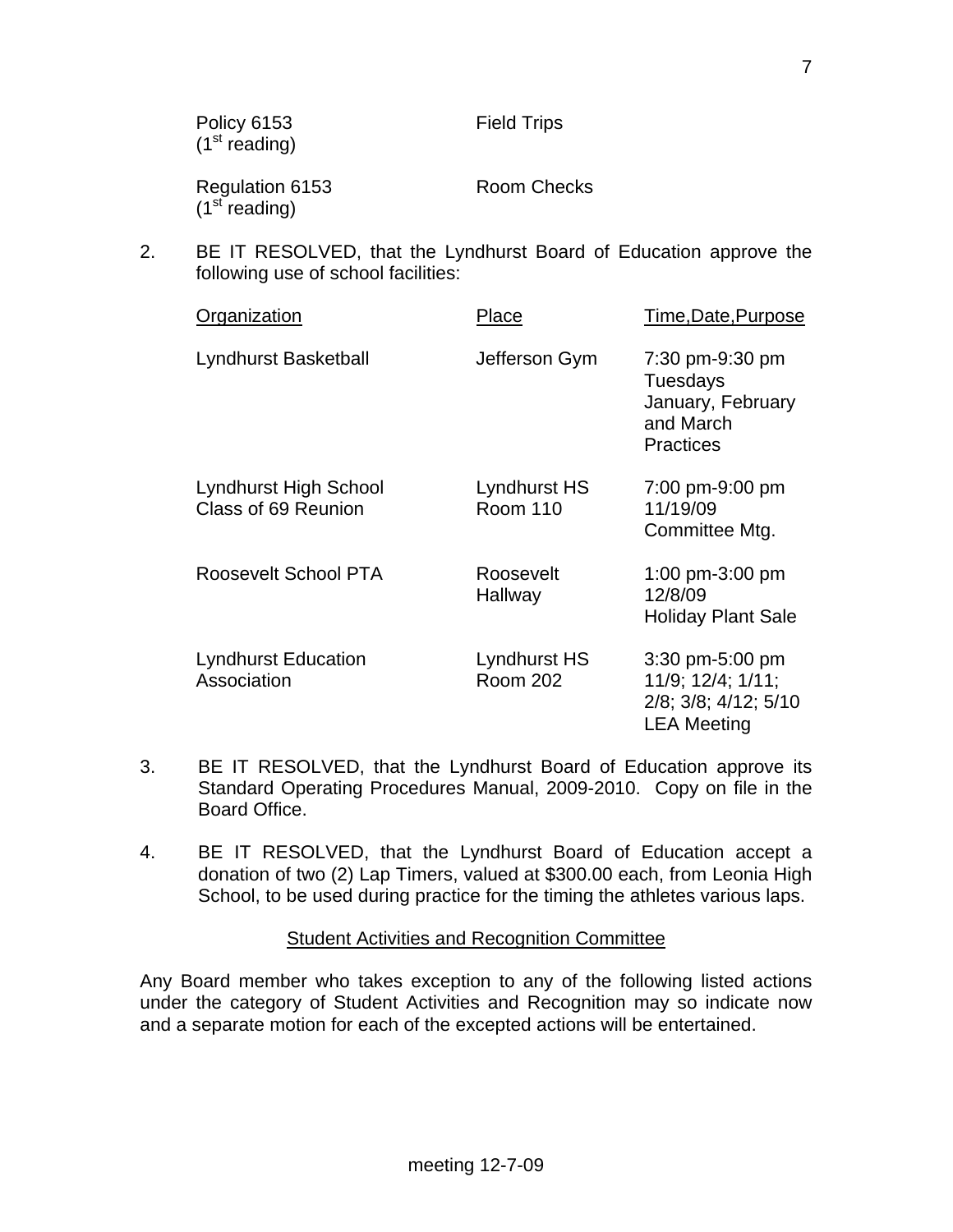Motion made by Joseph Shinnick second by Ronald Grillo that the following Student Activities and Recognition actions of the Board numbered 1 through 1 exception actions be adopted.

Roll Call For: (7) William Barnaskas, Thomas DiMascio, Ronald Grillo, James Hooper, Joseph Shinnick, Ellen Young, Stephen Vendola. Absent: (2) Louis Bilis, Anthony Castrovinci.

1. BE IT RESOLVED, that the Lyndhurst Board of Education grant one classified student permission to attend the South Bergen Jointure Commission's Rutherford Campus, effective November 30, 2009, at a tuition of \$30,390.00, prorated.

# Personnel Committee

Any Board member who takes exception to any of the following listed actions under the category of Personnel may so indicate now and a separate motion for each of the excepted actions will be entertained.

Motion made by Ronald Grillo second by Thomas DiMascio that the following Personnel actions of the Board numbered 1 through 10 exception actions be adopted.

Roll Call For: (7) William Barnaskas, Thomas DiMascio, Ronald Grillo, James Hooper, Joseph Shinnick, Ellen Young, Stephen Vendola. Absent: (2) Louis Bilis, Anthony Castrovinci.

- 1. BE IT RESOLVED, that the Lyndhurst Board of Education appoint Joseph Abate, Jr., AHERA Designated Person for the 2009-10 school year, with no compensation.
- 2. BE IT RESOLVED, that the Lyndhurst Board of Education appoint Joseph Abate, Jr., Safety Officer for the 2009-10 school year, with no compensation.
- 3. BE IT RESOLVED, at the recommendation of Joseph Abate, Jr., Superintendent of Schools, School Business Administrator, Board Secretary, that the Lyndhurst Board of Education appoint the following for the 2009-10 school year. Employment will be provisional, subject to authorization approval for emergent hiring pending completion of criminal history background check, and subject to submission of all required application documents.

Maryann Heller sub secretarial aide

Amanda Tellefsen sub classroom aide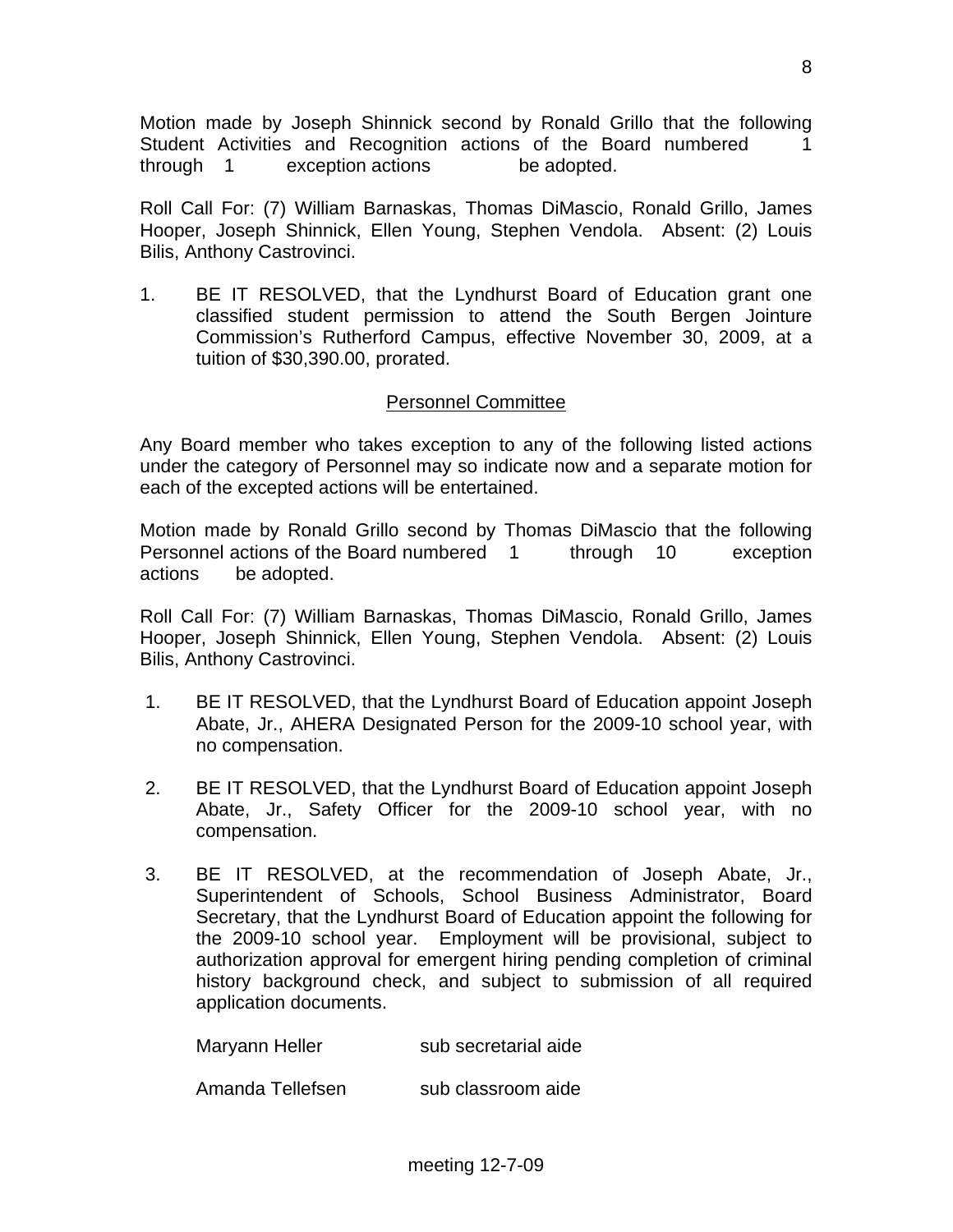| Lisa Zdanik<br>Lisa Troncone | sub classroom aide<br>sub classroom aide |
|------------------------------|------------------------------------------|
| Daniel Malfetti              | sub custodian                            |
| <b>Theodore Drager</b>       | sub custodian                            |
| <b>Robert Brattole</b>       | sub custodian                            |

- 4. BE IT RESOLVED, at the recommendation of Joseph Abate, Jr., Superintendent of Schools, School Business Administrator, Board Secretary, that the Lyndhurst Board of Education appoint Patrick Newman to the monetary athletic list for the 2009-10 school year.
- 5. BE IT RESOLVED, at the recommendation of Joseph Abate, Jr., Superintendent of Schools, School Business Administrator, Board Secretary, that the Lyndhurst Board of Education approve the following Professional Development Opportunities.

| Anne DiScala<br>Lincoln               | 1/19/10, Enhancing skills as School Nurse<br>approx. \$240.20                                                      |
|---------------------------------------|--------------------------------------------------------------------------------------------------------------------|
| <b>Alice Fieldler</b><br>Washington   | 1/19/10, Enhance Effectiveness as School Nurse<br>approx. \$207.05                                                 |
| Kim Hykey<br>Franklin                 | 12/11/09, Rocks & Minerals, approx. \$2.60<br>12/16-18/09, MF Track & Field Coaching Clinic,<br>approx. \$206.00   |
| <b>Genevieve Kairys</b><br><b>JCS</b> | 3/23/10, PRISM-Math Trailblazers-Data Analysis<br>& Probability, approx. \$70.00                                   |
| <b>Thomas Kroncke</b><br>Wash/Roos    | 1/25,26/10, NJAHPERD Annual Convention<br>approx. \$184.50                                                         |
| Robyn Sarnoski<br>Washington          | 12/3/09, Fractions, Decimals, Percents, Grade 5<br>approx. \$4.56<br>12/11/09, Rocks & Minerals, approx. \$3.56    |
| Sarah Smietana<br><b>HS</b>           | 4/19/10, Geometer's Sketchpad-Part I<br>approx. \$74.45<br>5/3/10, Geometer's Sketchpad-Part II<br>approx. \$74.45 |
| Susan Blankoff                        | 5/18/10 and 5/19/10, NJTESOL 2010<br>Spring Conference - approx. \$327.00                                          |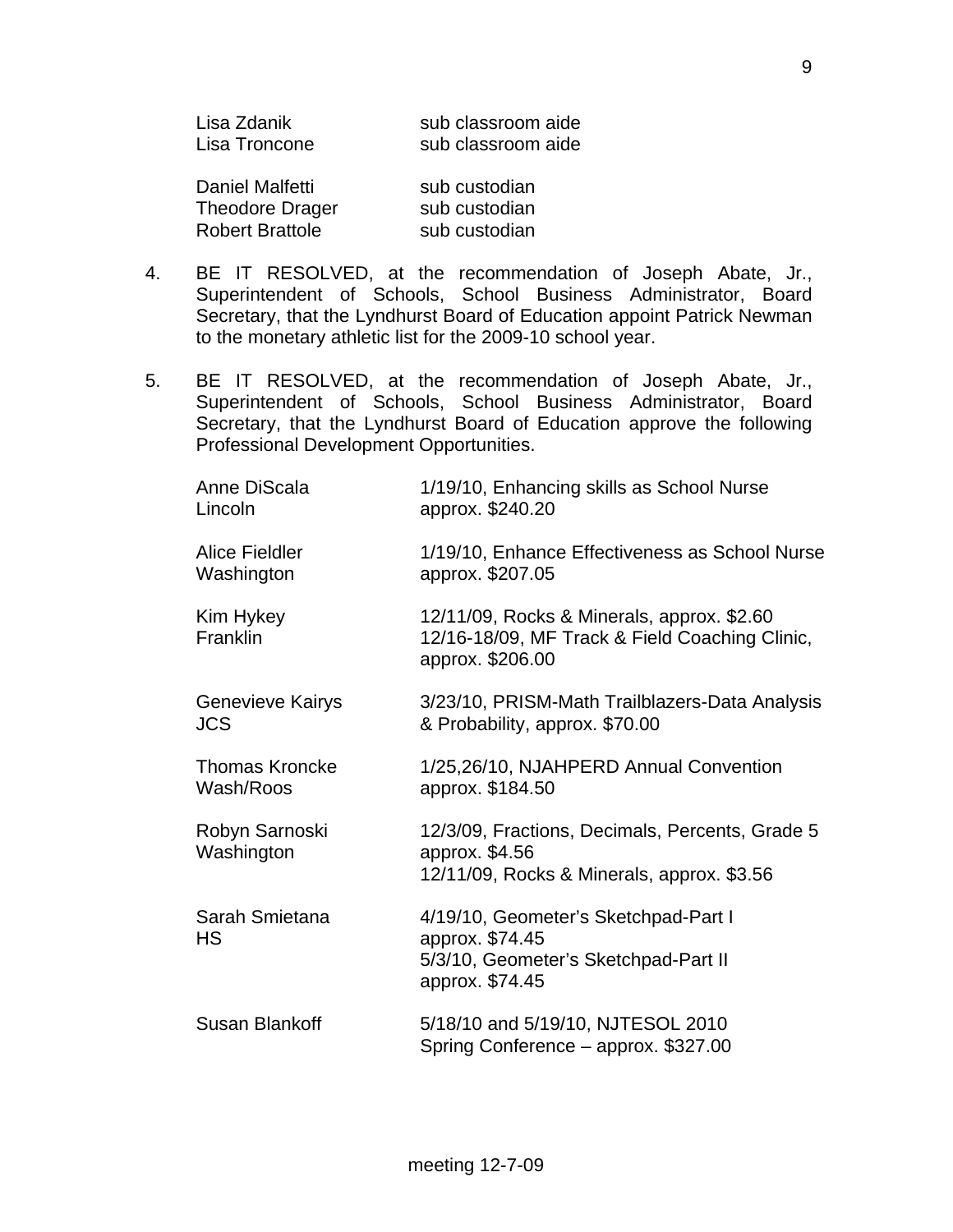| Meghan Marmora       | 12/10/09, PRISM Fraction-Decimals-Percents<br>Approx. \$4.45                |
|----------------------|-----------------------------------------------------------------------------|
| Diane Gress          | 12/10/09, PRISM Fraction-Decimals-Percents<br>Approx. \$3.44                |
| Katherine Falcicchio | 12/10/09, PRISM Fractions-Decimals-Percents<br>Approx. \$7.12               |
| <b>Janice Martin</b> | 12/16/09, Using the NJ Quality Indicators for<br>Inclusion, approx. \$50.00 |

 6. BE IT RESOLVED, at the recommendation of Joseph Abate, Jr., Superintendent of Schools, School Business Administrator, Board Secretary, that the Lyndhurst Board of Education grant permission to the following college student to do his student teaching in the Lyndhurst School District in order to fulfill his course requirements.

| Michael White<br><b>Caldwell College</b>  | Student Teaching, Franklin, grade 3<br>January 13 - May 4, 2010                                                |
|-------------------------------------------|----------------------------------------------------------------------------------------------------------------|
| Alycia Moore<br><b>Felician College</b>   | Junior Practicum, Jefferson, LD Class<br>February 9 - May 4, 2010                                              |
| Dawn Montalbano<br><b>Kean University</b> | <b>Administration/Supervision Field Study</b><br>January 19 - May 10, 2010 (15 wks)<br>Peggy Romano, Principal |

- 7. BE IT RESOLVED, at the recommendation of Joseph Abate, Jr., Superintendent of Schools, School Business Administrator, Board Secretary, that the Lyndhurst Board of Education approve the attached list of substitute teachers for the 2009-10 school year. Employment will be provisional, subject to authorization approval for emergent hiring pending completion of criminal history background check, and subject to submission of all required application documents.
- 8. BE IT RESOLVED, at the recommendation of Joseph Abate, Jr., Superintendent of Schools, School Business Administrator, Board Secretary, that the Lyndhurst Board of Education approve the following volunteers at Franklin School for the 2009-2010 school year.

 Virginia Senak Terese Catalina Dori Lavell **Ana Moreira**  Lucy Romero JoAnn Kearns Susana Alvarez Mary Ann Heller

Michael Tortorello Linda Beeler-Cooper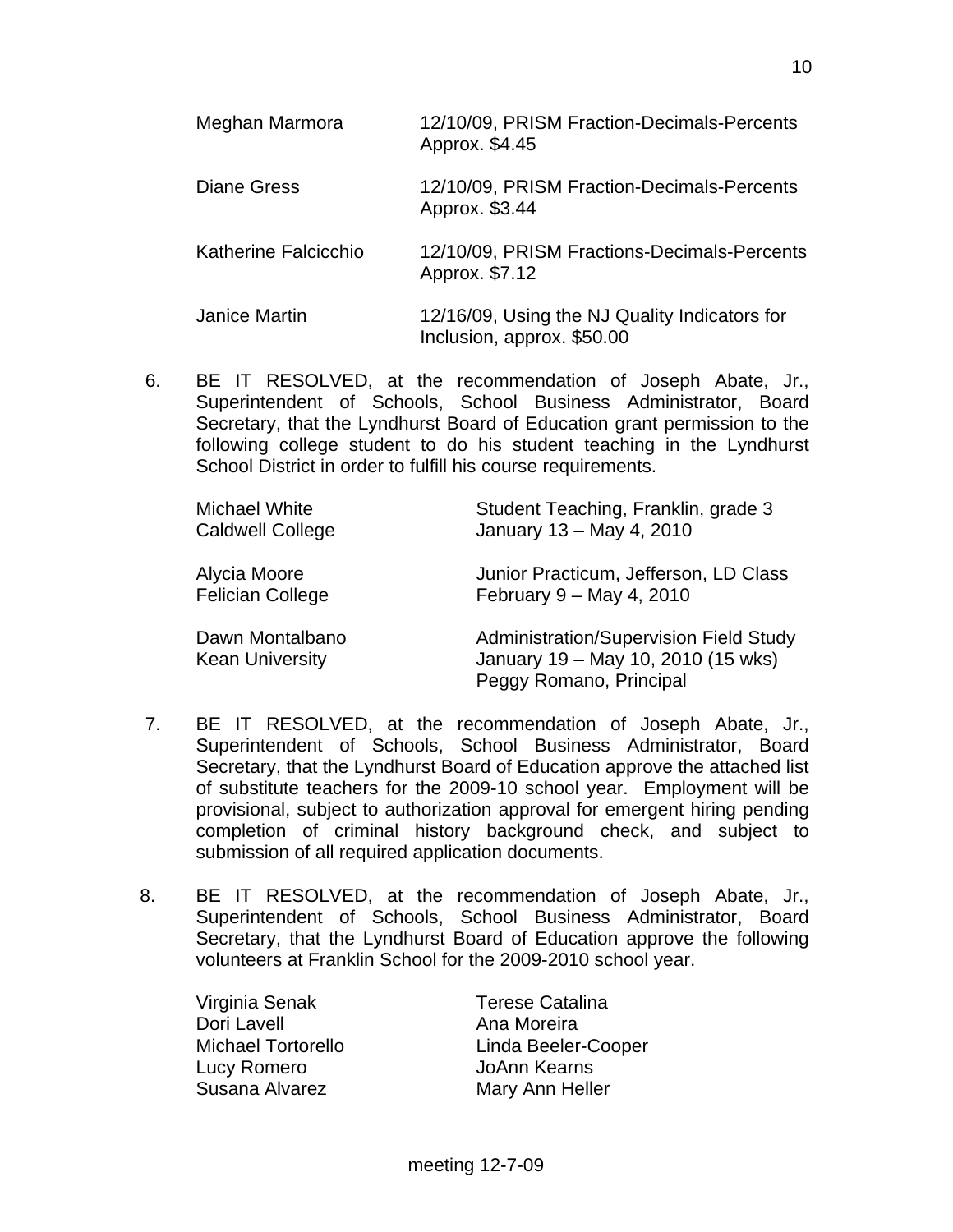- 9. BE IT RESOLVED, at the recommendation of Joseph Abate, Jr., Superintendent of Schools, School Business Administrator, Board Secretary, that the Lyndhurst Board of Education approve Patty Wohlrab as a substitute lunch aide at Jefferson School.
- 10. BE IT RESOLVED, at the recommendation of Joseph Abate, Jr., Superintendent of Schools, School Business Administrator, Board Secretary, that the Lyndhurst Board of Education approve Patrick Newman as Co-Advisor to the Tech Club, effective January 1, 2010, stipend to be prorated.

# SUPERINTENDENT'S REPORT

The Jefferson Community School sent a special thank you to the Commander of the Lyndhurst Veterans Association for donating gift certificates for drinks and Halloween treats. They also donated three books about citizenship to the school.

## Public Comments

Agenda Items

Elaine Stella – Policy on teachers teaching family? Custodian raise percent?

Non-Agenda Items

Elaine Stella – Percent increase for administrators? Percent increase for teachers? Percent increase for assistant superintendent?

Tom Deloy – Quality of our schools.

Motion To Go Into Executive Caucus

Motion by Thomas DiMascio second by Ellen Young and unanimously carried, the Board went into Executive Caucus at 8:55 p.m. for the purpose of negotiations and various personnel.